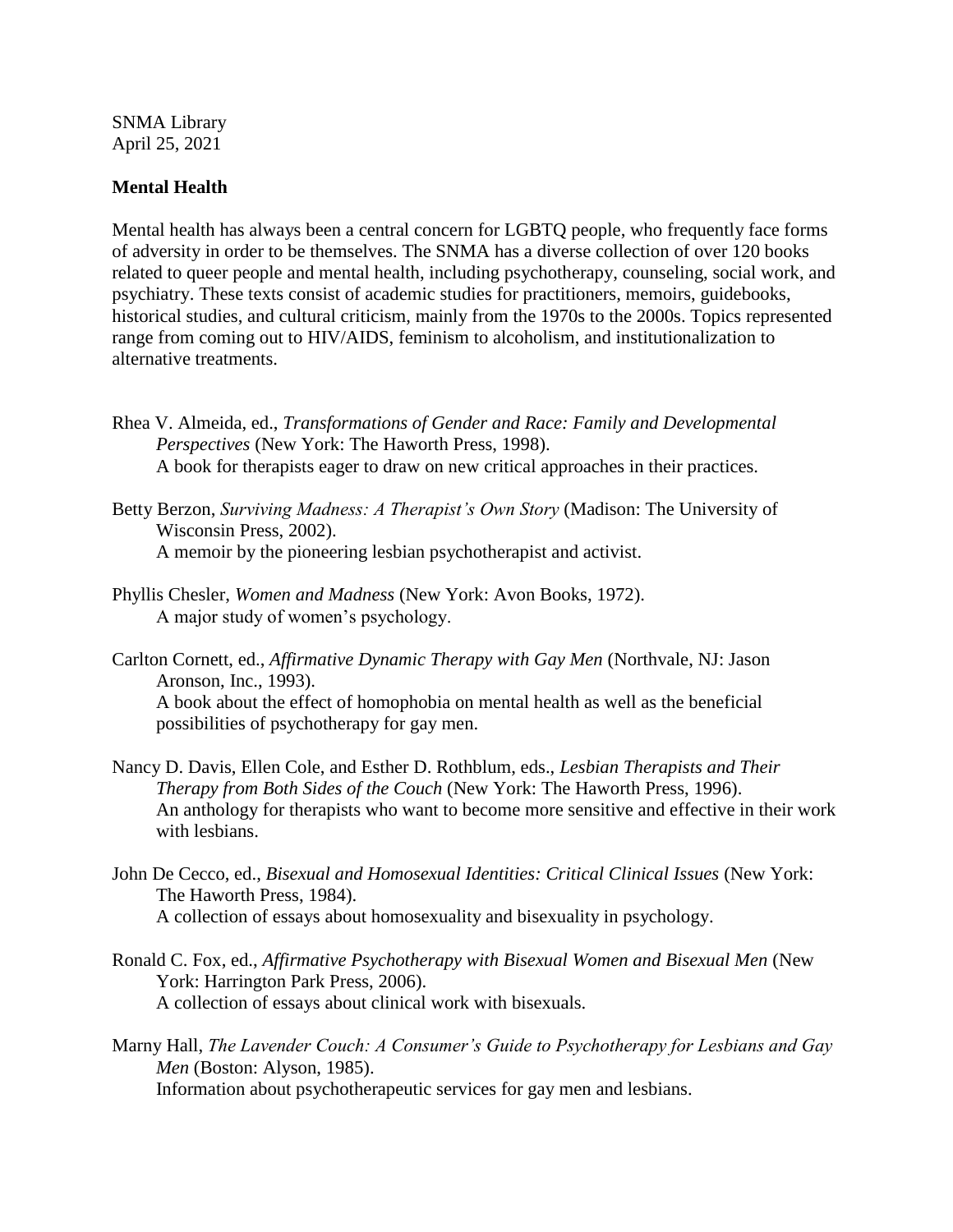- Hilda Hidalgo, ed., *Lesbians of Color: Social and Human Services* (New York: The Haworth Press, 1995). A book for social workers about meeting the needs of lesbian women of color.
- Richard A. Isay, *Commitment and Healing: Gay Men and the Need for Romantic Love*  (Hoboken, NJ: J. Wiley & Sons, 2006). A psychoanalytic reading of gay men's difficulty sustaining serious, long-term romantic partnerships.
- Charna Klein, *Counseling Our Own Lesbian/Gay Subculture Meets the Mental Health System*  (Seattle: Consultant Services Northwest, 1986). A book about lesbian/gay counseling services and the mental health movement in the U.S.
- Sue Krzowski and Pat Land, eds., *In Our Experience: Workshops at the Women's Therapy Centre* (London: Women's Press, 1988). A collection of essays and reflections about the workshops at the Women's Therapy Centre in London.
- Howard S. Kurtzman and Allen Martin Omoto, eds., *Sexual Orientation and Mental Health: Examining Identity and Development in Lesbian, Gay, and Bisexual People* (Washington, D.C.: American Psychological Association, 2006). A study of recent empirical research on mental health in lesbian, gay, and bisexual people.
- Vittorio Lingiardi and Jack Drescher, eds., *Mental Health Professions and Homosexuality* (New York: Haworth Medical Press, 2003). A study of historical and contemporary attitudes toward homosexuality in the mental health professions in Europe and Asia.
- Carol T. Mowbray, Susan Lanir, and Marilyn Hulce, eds., *Women and Mental Health: New Directions for Change* (New York: The Haworth Press, 1984). A collection of essays on sexism, women's mental health issues, alternative treatments, and prevention strategies.
- Joan Hamerman Robbins and Rachel Josefowitz Siegel, eds., *Women Changing Therapy: New Assessments, Values, and Strategies in Feminist Therapy* (New York: Harrington Park Press, 1985). A collection of essays about how women, particularly feminist therapists, have impacted

the theory, research, and practice of psychotherapy.

- Ritch C. Savin-Williams, *The New Gay Teenager* (Cambridge: Harvard University Press, 2005). An account of the changing mental health needs of gay teenagers.
- Norah Vincent, *Voluntary Madness: My Year Lost and Found in the Loony Bin* (New York: Viking, 2008).

A memoir of being hospitalized in a psychiatric institution.